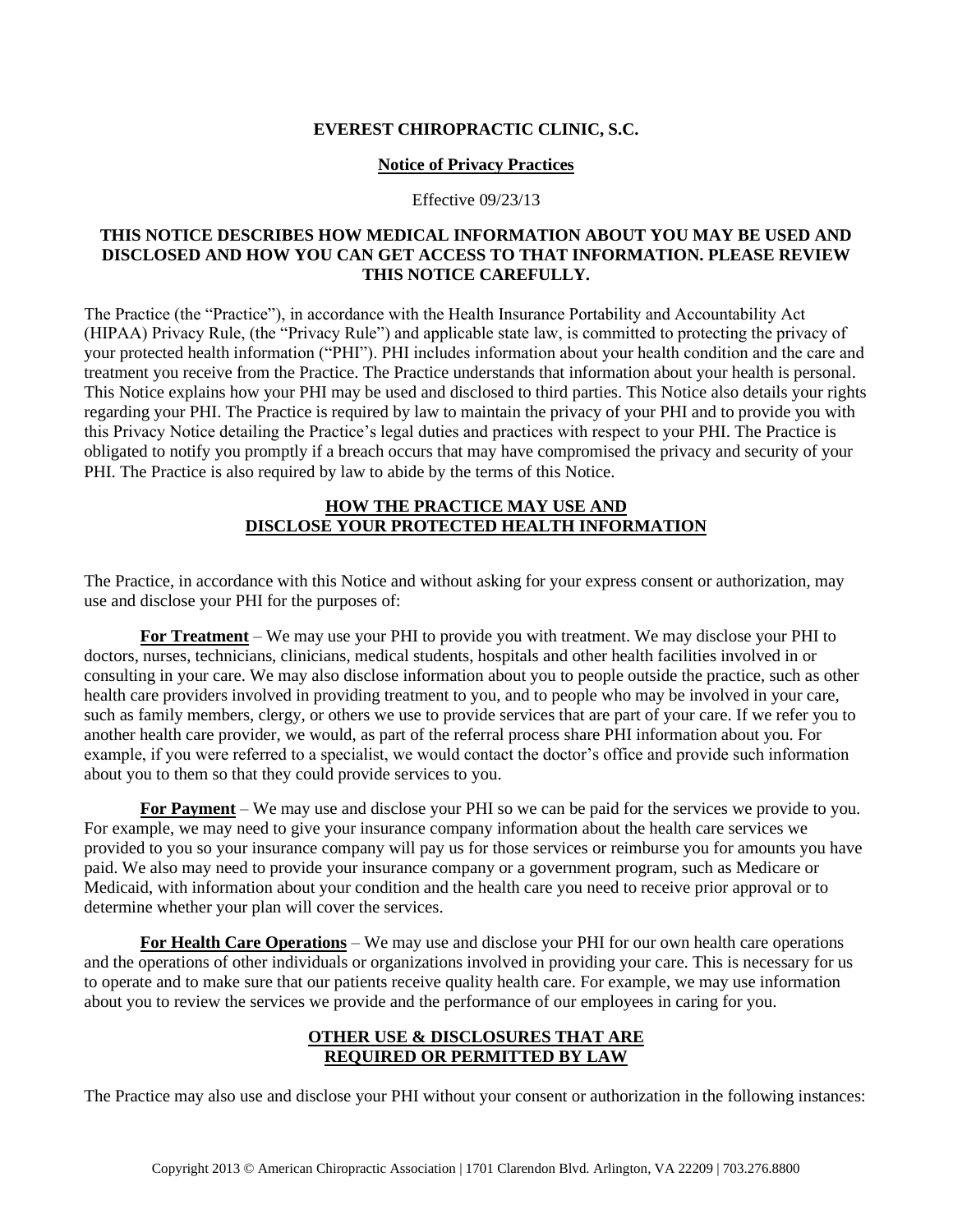**Appointment Reminders** -We may use and disclose your PHI to remind you by telephone or mail about appointments you have with us, annual exams, or to follow up on missed or cancelled appointments.

**Individuals Involved in Your Care or Payment for Your Care** – We may disclose to a family member, other relative, a close friend, or any other person identified by you certain limited PHI that is directly related to that person's involvement with your care or payment for your care. We may use or disclose your PHI to notify those persons of your location or general condition. This includes in the event of your death unless you have specifically instructed us otherwise. If you are unable to specifically agree or object, we may use our best judgment when communicating with your family and others.

**Disaster Relief -** We also may use or disclose your PHI to an authorized public or private entity to assist in disaster relief efforts. This will be done to coordinate information with those organizations in notifying a family member, other relative, close friend or other individual of your location and general condition.

**De-identified Information** – The Practice may use and disclose health information that may be related to your care but does not identify you and cannot be used to identify you.

**Business Associate** – The Practice may use and disclose PHI to one or more of its business associates if the Practice obtains satisfactory written assurance, in accordance with applicable law, that the business associate will appropriately safeguard your PHI. A business associate is an entity that assists the Practice in undertaking some essential function, such as a billing company that assists the office in submitting claims for payment to insurance companies.

**Personal Representative** – The Practice may use and disclose PHI to a person who, under applicable law, has the authority to represent you in making decisions related to your health care.

**Emergency Situations** – The Practice may use and disclose PHI for the purpose of obtaining or rendering emergency treatment to you provided that the Practice attempts to obtain your Consent as soon as possible: The Practice may also use and disclose PHI to a public or private entity authorized by law or by its charter to assist in disaster relief efforts, for the purpose of coordinating your care with such entities in an emergency situation.

**Public Health and Safety Activities** – The Practice may disclose your PHI about you for public health activities and purposes. This includes reporting information to a public health authority that is authorized by law to collect or receive the information. These activities generally include:

- To prevent or control disease, injury or disability
- To report births or deaths
- To report child, elder, or dependent adult abuse or neglect
- To report reactions to medications or problems with products
- To notify people of recalls of products they may be using
- To notify a person who may have been exposed to a disease or may be at risk for contracting or spreading a disease or condition.

**Victims of Abuse, Neglect or Domestic Violence** – We may disclose your PHI to a government authority authorized by law to receive reports of abuse, neglect, or domestic violence, if we believe an adult or child is a victim of abuse, neglect, or domestic violence. This will occur to the extent the disclosure is (a) required by law, (b) agreed to by you, (c) authorized by law and we believe the disclosure is necessary to prevent serious harm, or, (d) if you are incapacitated and certain other conditions are met, a law enforcement or other public official represents that immediate enforcement activity depends on the disclosure.

**Health Oversight Activities** – We may disclose your PHI to a health oversight agency for activities authorized by law, including audits, investigations, inspections, licensure or disciplinary actions. These and similar types of activities are necessary for appropriate oversight agencies to monitor the nation's health care system, government benefit programs, and for the enforcement of civil rights laws.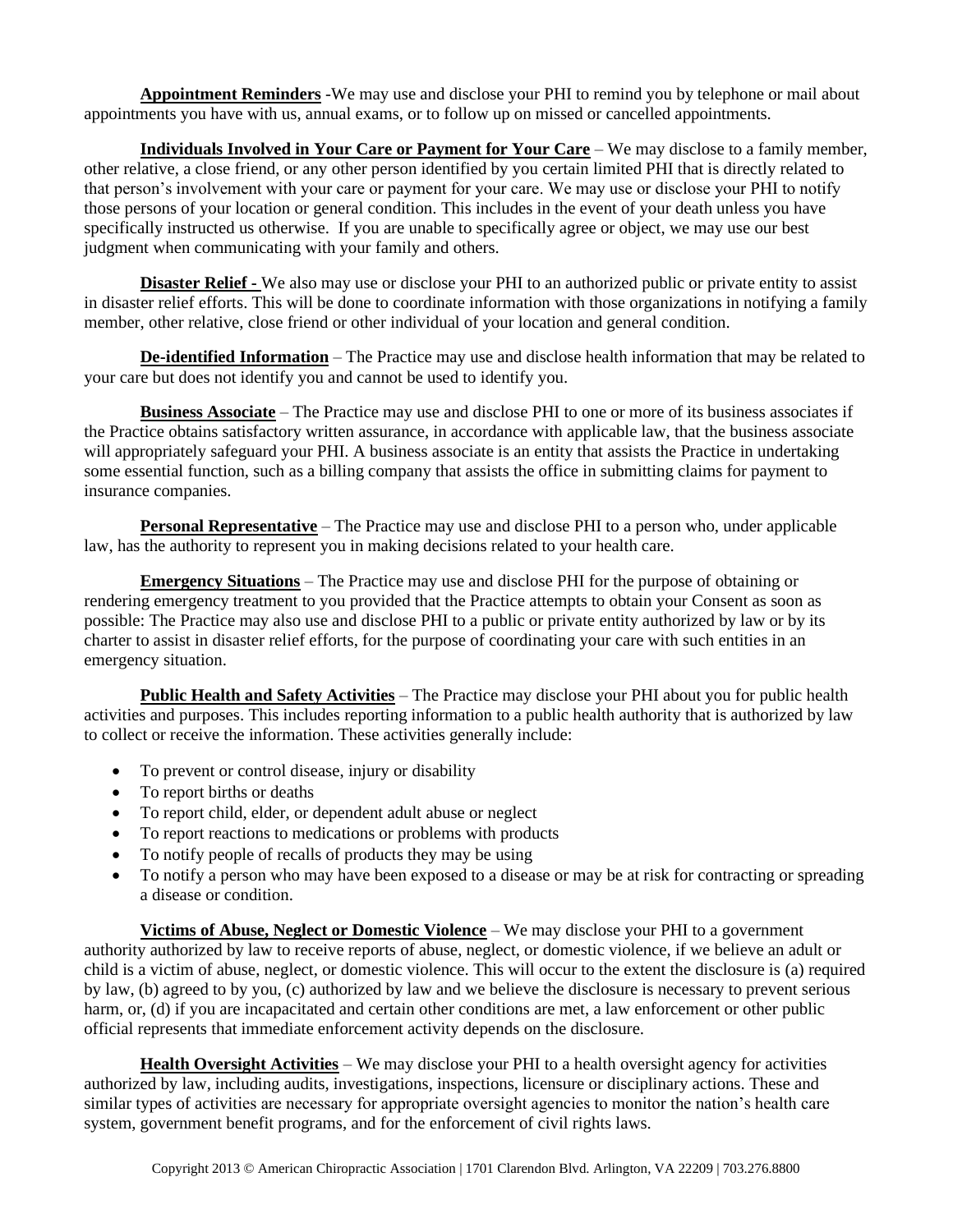**Judicial and Administrative Proceedings** – We may disclose your PHI in response to a court or administrative order. We also may disclose information about you in response to a subpoena, discovery request, or other legal process but only if efforts have been made to tell you about the request or to obtain an order protecting the information to be disclosed.

**Disclosures for Law Enforcement Purposes** – We may disclose your PHI to law enforcement officials for these purposes:

- As required by law
- In response to a court, grand jury or administrative order, warrant or subpoena
- To identify or locate a suspect, fugitive, material witness or missing person
- About an actual or suspected victim of a crime if, under certain limited circumstances, we are unable to obtain that person's agreement
- To alert a potential victim or victims or intending harm ("duty to warn")
- To alert law enforcement officials to a death if we suspect the death may have resulted from criminal conduct
- About crimes that occur at our facilities
- To report a crime, a victim of a crime or a person who committed a crime in emergency circumstances

**To Avert Serious Threat to Health or Safety** – We will use and disclose your PHI when we have a "duty to report" under state or federal law because we believe that it is necessary to prevent a serious threat to your health and safety or the health and safety of the public or another person. Any disclosure would be to help prevent a threat.

**Coroners, Medical Examiners and Funeral Directors** – We may disclose your PHI to a coroner or medical examiner for purposes such as identifying a deceased person and determining cause of death. We also may disclose information to funeral directors so they can carry out their duties.

**Organ, Eye or Tissue Donation** – To facilitate organ, eye or tissue donation and transplantation, we may disclose your PHI to organizations that handle organ procurement, banking or transplantation.

**Workers Compensation** – We may disclose your PHI to the extent necessary to comply with worker's compensation and similar laws that provide benefits for work-related injuries or illness without regard to fault.

**Special Government Functions** – If you are a member of the armed forces, we may release your PHI as required by military command authorities. We may also release information about foreign military authority. We may disclose information about you to authorized federal officials for intelligence, counter-intelligence and other national security activities authorized by law.

**Research** – We may use and/or disclose your PHI for research projects that are subject to a special review process. If researchers are allowed access to information that information that identifies who you are, we will ask for your permission.

**Fundraising** – We may contact you with respect to fundraising campaigns. If you do not wish to be contacted for fundraising campaigns, please notify our Privacy Officer in writing.

## **AUTHORIZATION**

The following uses and/or disclosures specifically require your express written permission:

**Marketing Purposes** – We will not use or disclose your PHI for marketing purposes for which we have accepted payment without your express written permission. However, we may contact you with information about products, services or treatment alternatives directly related to your treatment and care.

**Sale of Health Information** – We will not sell your PHI without your written authorization. If you do authorize such a sale, the authorization will disclose that we will receive compensation for the information that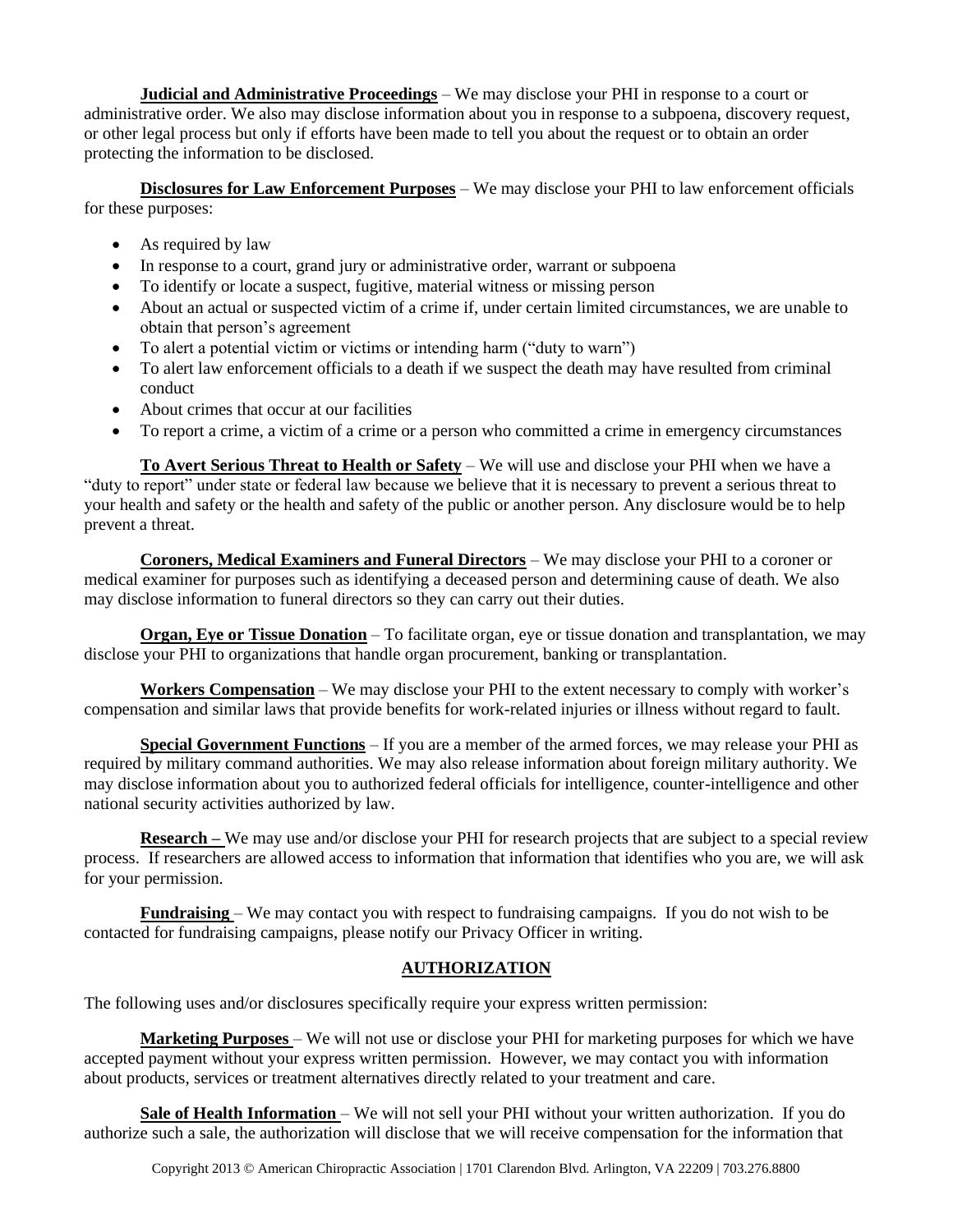you have authorized us to sell. You have the right to revoke the authorization at any time, which will halt any future sale.

Uses and/or disclosures other than those described in this Notice will be made only with your written authorization. If you do authorize a use and/or disclosure, you have the right to revoke that authorization at any time by submitting a revocation in writing to our Privacy Officer. However, revocation cannot be retroactive and will only impact uses and/or disclosures after the date of revocation.

## **YOUR RIGHTS**

**Right to Revoke Authorization** – You have the right to revoke any Authorization or consent you have given to the Practice, at any time. To request a revocation, you must submit a written request to the Practice's Privacy Officer.

**Right to Request Restrictions** – You have the right to request that we restrict the uses or disclosures of your information for treatment, payment or healthcare operations. You may also request that we limit the information we share about you with a relative or friend of yours. You also have the right to restrict disclosure of information to your commercial health insurance plan regarding services or products that you paid for in full, outof-pocket, and we will abide by that request unless we are legally obligated to do otherwise.

We are not required to agree to any other requested restriction. If we agree, we will follow your request unless the information is needed to a) give you emergency treatment, b) report to the Department of Health and Human Services, or c) the disclosure is described in the "Uses and Disclosures That Are Required or Permitted by Law" section. To request a restriction, you must provide your request in writing to the Practice's Privacy Officer. You must tell us: a) what information you want to limit, b) whether you want to limit use or disclosure or both, and c) to whom you want the limits to apply. Either you or we can terminate restrictions at a later date.

**Right to Receive Confidential Communications** – You have the right to request that we communicate your PHI in a certain way or at a certain place. For example, you can ask that we only contact you by mail or at work.

If you want to request confidential communications you must do so in writing to our Practice's Privacy Officer and explain how or where you can be contacted. You do not need to give us a reason for your request. We will accommodate all reasonable requests.

**Right to Inspect and Copy** – You have the right to inspect and request copies of your information.

To inspect or copy your information, you may either complete an Authorization to Release/Obtain Information form or write a letter of request, stating the type of information to be released, the date(s) of service being requested, the purpose of the request, and whether you wish to review the record or receive copies of the requested information in your preferred format. We will abide by your request in the format you have requested, if we are able to do so. If we cannot provide your records to you in the requested format, we will attempt to provide them in an alternative format that you agree to. You may also request that your records be sent to another person that you have designated in writing. Direct this request to the Practice's Privacy Officer. You may be charged a fee for the cost of copying, mailing or other expenses related with your request.

We may deny your request to inspect and copy information in a few limited situations. If you request is denied, you may ask for our decision to be reviewed. The Practice will choose a licensed health care professional to review your request and the denial. The person conducting the review will not be the person who denied your request. We will comply with the outcome of that review.

**Right to Amend** – If you feel that your PHI is incorrect, you have the right to ask us to amend it, for as long as the information is maintained by us. To request an amendment, you must submit your request in writing to the Practice's Privacy Officer. You must provide a reason for the amendment.